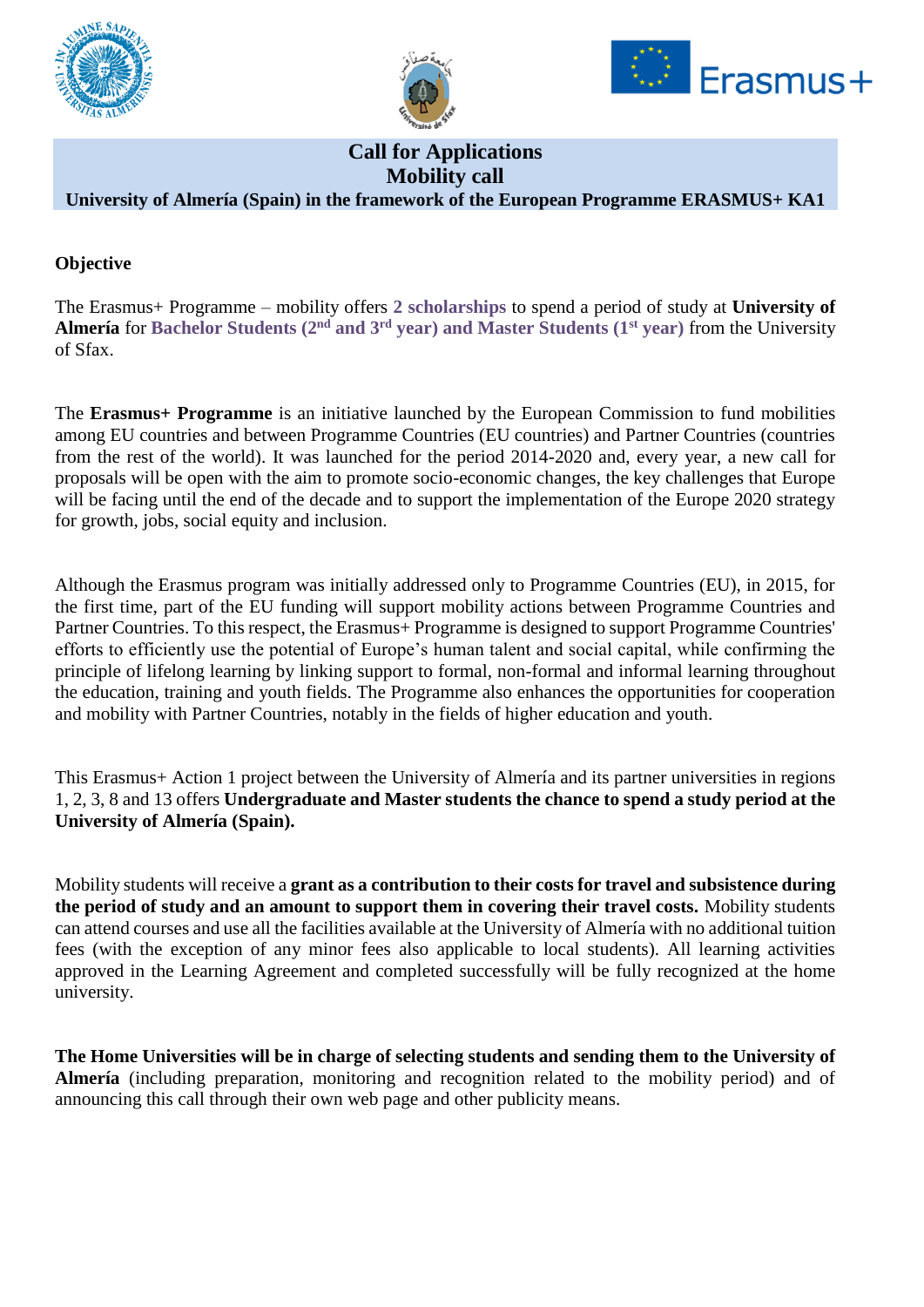





## **Financing**

The grants offered to students in the Erasmus+ Mobility between Programme and Partner Countries do not cover all the expenses, but are merely a contribution to bearing the additional cost of the stay abroad.

The grants include:

• A European Union **contribution for subsistence**: An amount established according to the country of destination and the actual number of days spent abroad. In particular, the grants are split into groups of countries according to the cost of living. Spain is included in Group 2 and the mobility contribution is **800 € per month** for students.

An additional amount to cover **travel expenses**. The amount is **275 €**

#### **Mobility Period:**

Undergraduate and Master Exchange (5 months)

Student mobilities should start in the second semester of Academic Year 2018/2019 according to the University of Almería Academic Calendar:

Students can apply for a grant to make a mobility period of study at the University of Almería in one of the following fields of study:

| Agriculture,      | forestry       |        | and Economics                      |           |        | <b>Marketing and Advertising</b> |           |  |
|-------------------|----------------|--------|------------------------------------|-----------|--------|----------------------------------|-----------|--|
| fishery           |                |        |                                    |           |        |                                  |           |  |
| <b>Business</b>   | <b>Studies</b> |        | with   Finance, banking, insurance |           |        | Accounting and taxation          |           |  |
| languages         |                |        |                                    |           |        |                                  |           |  |
| Management<br>and |                | Modern | EC.                                | Languages | Modern | EC.                              | Languages |  |
| Administration    |                |        | (Spanish)                          |           |        | (English)                        |           |  |

#### **Conditions and procedures:**

#### *General conditions for admittance*

Applications should be submitted to the home institution that will be responsible for selecting the participants, according to previously established criteria. All fundamental principles and mobility requirements set out in the Inter-Institutional Agreement must be respected. The selection procedure must be fair, transparent, coherent and documented and shall be made available to all parties involved in the selection process

#### **Application Procedures:**

### **For Students:**

- Learning agreement (Kindly see Annex I, II, III and IV)
- Copy of the Passport